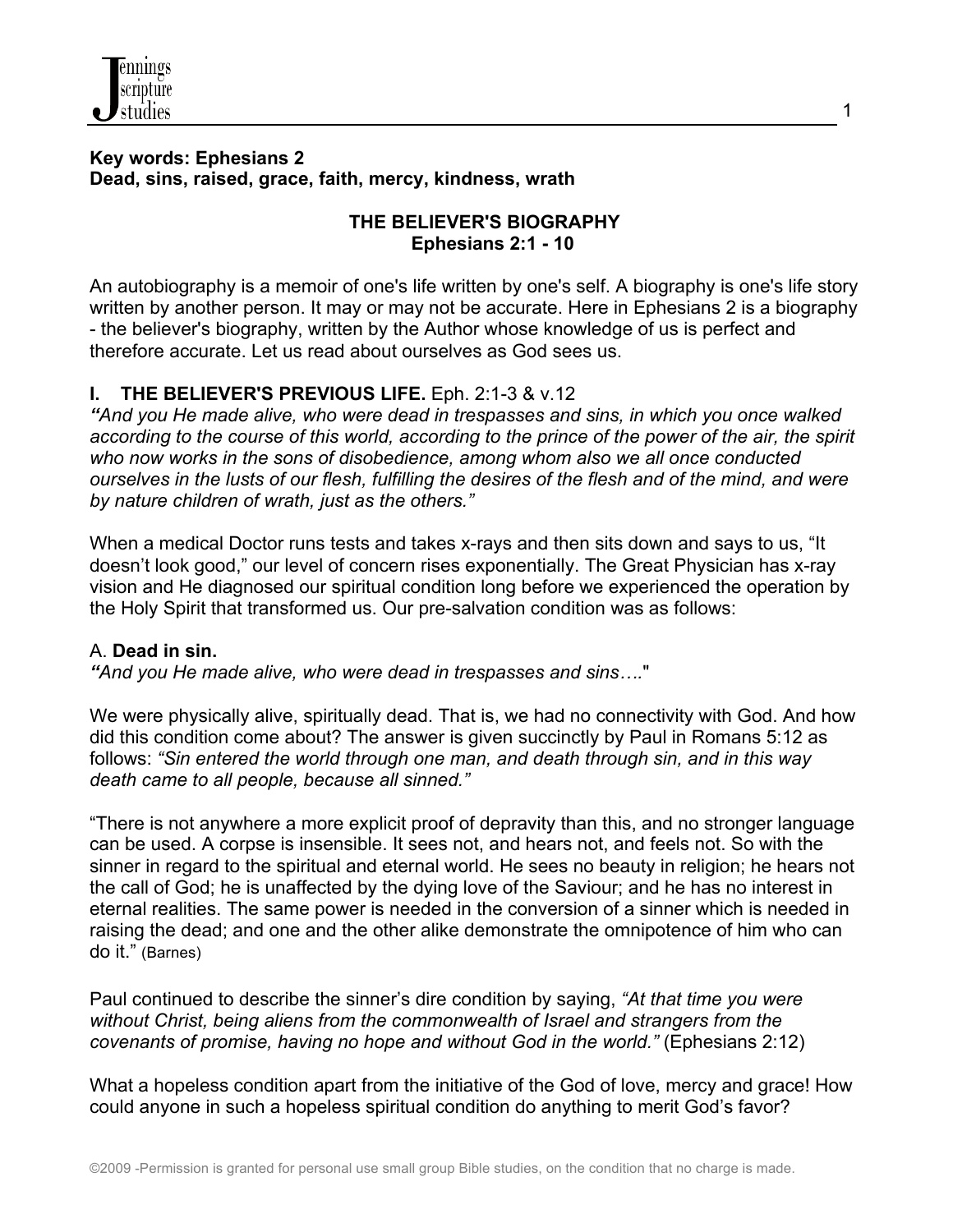## B. **Devoted to worldly living.**

*"….. in which you once walked according to the course of this world…."*

We were captivated by, caught up in and infatuated with the system of this present evil world with little or no thought of the world to come. We were conformed to the customs, concerns, conversations and corrupt practices just as other godless people. The mind-set of such is to live for the here and now, not the hereafter. Regardless of resolutions to do better and reformations in order to be better, there was no life within from above.

# C. **Directed by Satan.**

*"…..according to the prince of the power of the air, the spirit who now works in the sons of disobedience…."*

The devil influences humans to disobey God. His diabolical scheme in relation to Eve and Adam in the Garden of Eden, resulted in their disobedience and consequent divine judgment.

He "*works in the sons of disobedience*" to bind and blind them. *"If our gospel be hid, it is hid to them that are lost: In whom the god of this world hath blinded the minds of them which believe not, lest the light of the glorious gospel of Christ, who is the image of God, should shine unto them."* (II Corinthians 4:3-4)

# D. **Dominated by the flesh.**

*"…… among whom also we all once conducted ourselves in the lusts of our flesh, fulfilling the desires of the flesh and of the mind…."*

A popular soft-drink TV commercial said, ""Image is nothing. Thirst is everything. Obey your thirst." This seemingly harmless and innocent statement is a good illustration of the lust of the flesh to dominate one's life. "If it feels good, do it!" - "What the stomach craves enjoy it!" – "Grab all the gusto you can get!" – "Satisfy every urge, for we only live once!" This is the philosophy of those who live only for the present.

Uncontrolled desires and out of control appetites characterize the power of fleshly lusts to completely dominate one's life. Living to satisfy our sinful nature and gratify the body's sinful impulses describes one who is controlled by the flesh. The focus of such a mentality is concentrated upon this world only and for only a brief span of time and then comes the end.

The tangible, not the spiritual is that for which such a one lives. Someone may say, "That lifestyle did not characterize me before I was born again." Well, Ephesians 2:3 says, "*We all once conducted ourselves in the lusts of our flesh."* All of us! The Great Physician has never been guilty of a mis-diagnosis!

# E. **Doomed to wrath.**

" *and were by nature children of wrath, just as the others."* 

Not all sinners are social misfits, uncultured, unintelligent, criminal types. In fact, many are sophisticated, well educated, religious, law abiding. But all of us, in our pre-born-again lives "were *by nature children of wrath, just as the others."*

©2009 -Permission is granted for personal use small group Bible studies, on the condition that no charge is made.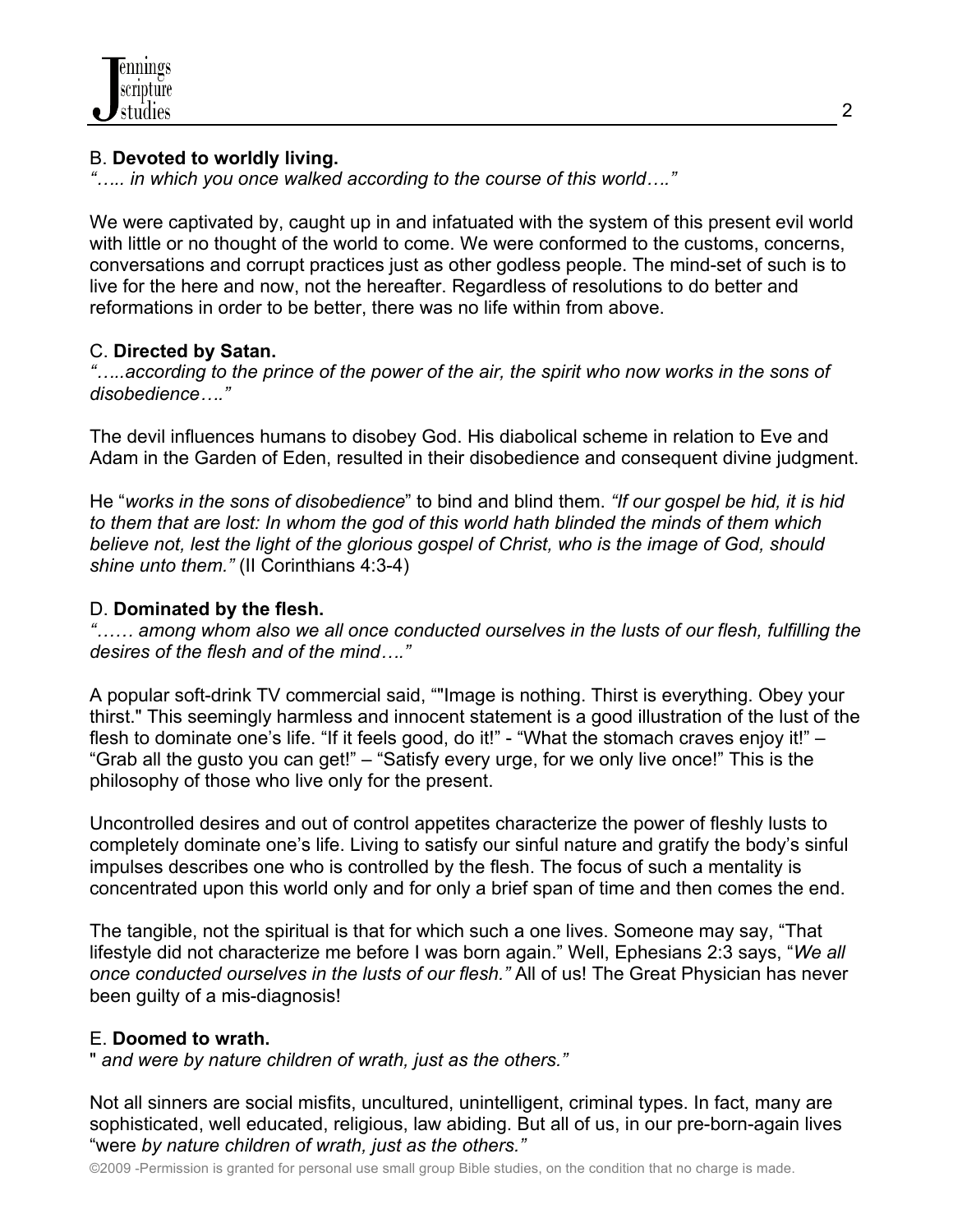Again, Ephesians 2:12 sums up our pre-salvation lifestyle: *"At that time you were without Christ, being aliens from the commonwealth of Israel and strangers from the covenants of promise, having no hope and without God in the world."* Certainly, this was a condition requiring emergency treatment!

# **II. THE BELIEVER'S PRESENT LIFE.** Ephesians 2:4-6

*"But God, who is rich in mercy, because of His great love with which He loved us, even when we were dead in trespasses, made us alive together with Christ (by grace you have been saved), and raised us up together, and made us sit together in the heavenly places in Christ Jesus…"*

We were dead, "*but God*!"; we were doomed, "*but God*"! Using a colloquialism, "we were goners" – "*but God*"! God initiated the change in our status before Himself. "*There is none righteous, no, not one;* t*here is none who understands;* t*here is none who seeks after God.* (Romans 3:10-11) "*But God*"! This is nothing but the sovereign grace of God!

In verses 1-3 we have the depths of sin in which God found us and in verses 4-6 we have the heights to which He raised us. Notice seven blessings of salvation in verses 4-6. Each phrase is rich and deserves our attention.

A. **We have experienced mercy.** v.4 – "But *God, who is rich in mercy…."* As recipients of God's mercy we must show mercy. "*Blessed are the merciful"* said Jesus. (Matt. 5:7)

B. **We are loved by God**. v.4 - *"because of his great love for us…."* As objects of God's love we are to be conduits of that love, not reservoirs. We are to share God's love to a world of mankind dying without knowledge that "*God is love*." (I John 4:8)

## C. **We are alive in Christ**. v. 5 - "*made us alive together with Christ…"*

To have mercy extended by God and love expressed, without new life experienced, leaves the sinner in the same state as before. When God begins a work He completes it!

## D. **We are saved by Grace**. v.5 – "*by grace you have been saved…."*

Note the order: "*made alive*" and then follows the declaration, "*you have been saved*" – that's past tense! To be alive in Christ is to be saved. One can be baptized, join a church, act religious but unless one has new life in Christ, that person cannot say, "I have been saved."

We have been graced with salvation because of the grace of God! *"For by grace you have been saved through faith, and that not of yourselves; it is the gift of God, not of works, lest anyone should boast."* (v.8,9)

# E. **We have been raised with Christ.** v.6

The Gospel, as Paul articulated it, is this: *"I declare to you the gospel ……. for I delivered to you first of all that which I also received: that Christ died for our sins according to the Scriptures, and that He was buried, and that He rose again the third day according to the Scriptures…."* (I Cor. 15:1 & 3-4)

©2009 -Permission is granted for personal use small group Bible studies, on the condition that no charge is made. The believer's past life is described as being "*dead"*; when we experience new life in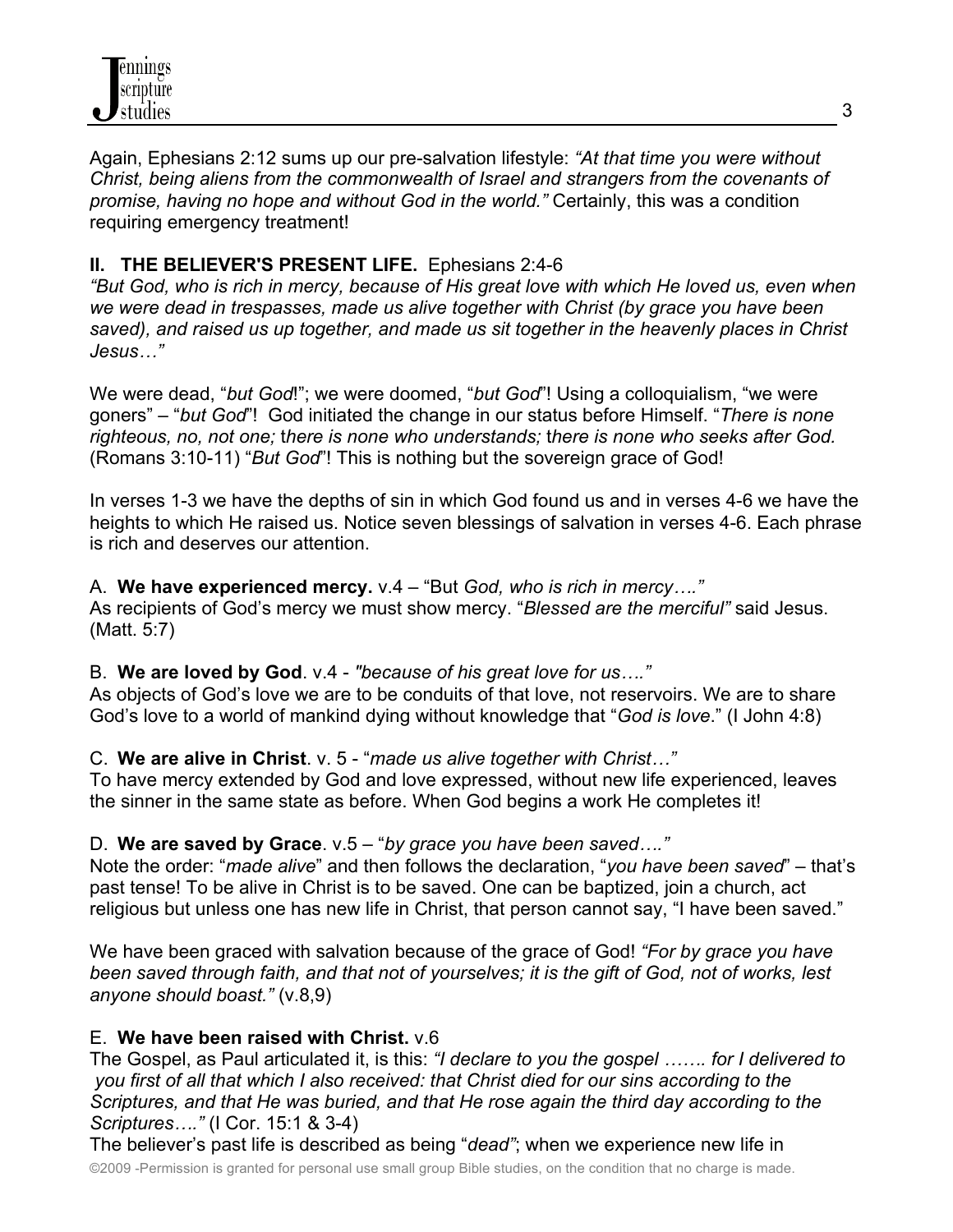Christ, we are resurrected – as surely as Christ was resurrected from the dead, and we were raised with Him to *"newness of life."* (Romans 6:4)

F. **We are seated with Christ**. v.6b – "*and made us sit together in the heavenly places in Christ Jesus…"* In body we are on earth, in spirit we are *"in the heavenly places in Christ Jesus."* From the grave of our sins to the throne of God, for our Savior is now *"sitting at the right hand of God."* (Colossians 3:1) Why then, does he average Christian live so far below their station in Christ?

G. **We are his workmanship to do good works.** v.10 – *"For we are His workmanship, created in Christ Jesus for good works, which God prepared beforehand that we should walk in them."* Seated in heavenly places with Christ yet serving Him on earth, that is our present assignment. His workmanship should be busy doing good works!

What a Savior! What a salvation! From death to life; from the depths to the heights; from doing bad works to doing good works. But that is not all – the best is yet to come!

Illust. My wife and I stopped in a furniture store to shop for an item of furniture. We did not stay for long because the place was disorganized, dirty, uninviting and the salesmen were not customer-friendly. We left disappointed. A couple of years later we were in the same area and saw on the furniture store a sign that read: "Under New Management." We thought we would check it out and went in to discover a totally new atmosphere, beautiful furniture appealingly displayed and warm and friendly employees. It was obvious that a change of management had been made.

We were all born under an old management system. Without Jesus Christ in our lives, we will remain lost under that old management. Only by accepting the new Manager, Jesus, into our lives and experiencing His transforming power, will we have life more abundantly and a future in heaven with Him. The old has gone, the new has come and now we are under new management.

## **III. THE BELIEVER'S PROSPECTIVE LIFE.**

*"That in the ages to come He might show the exceeding riches of His grace in His kindness toward us in Christ Jesus."* (Eph. 2:7)

Many of God's people are so focused upon this present life and this present world that they have little thought of the life to come. They are living totally for time, not for eternity. However, there are *"the ages to come!"*

# A. **There is more life to be lived!** "*That in the ages to come…."*

"From Here to Eternity!" Was a Hollywood movie, set in Hawaii. It was originally made in 1941 and was a fleshly flick. But the real "From Here To Eternity" story was written by God and, although it begins on earth, will be fully realized in heaven. Our salvation is forever! It is a continually unfolding story and there is much more to come! The believer in Jesus Christ is the true futurist.

B. **There is more grace to be received!** *"He might show the exceeding riches of His grace"*

©2009 -Permission is granted for personal use small group Bible studies, on the condition that no charge is made.